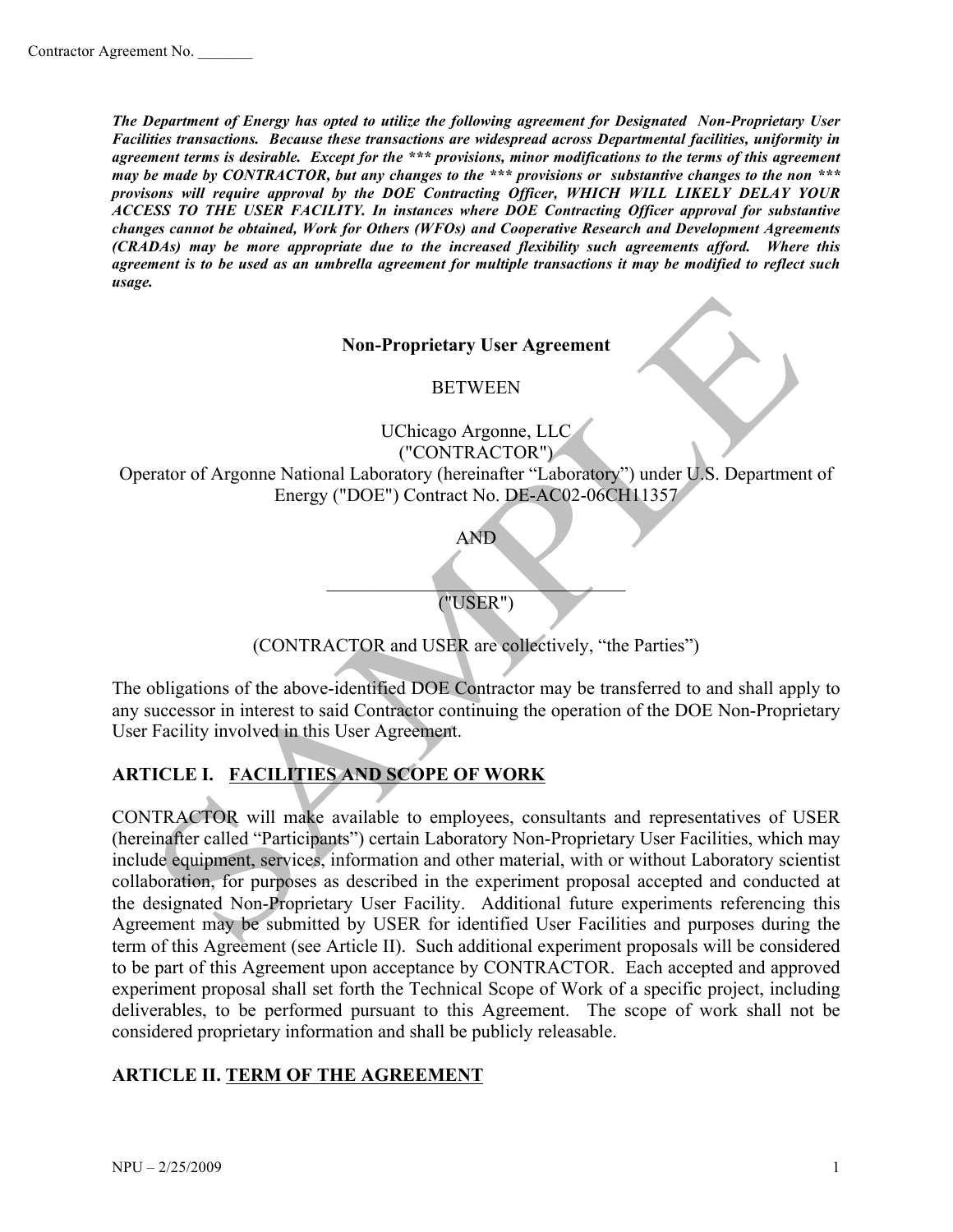This Agreement shall have a term of five (5) years from the effective date. The term of this Agreement shall be effective as of the date on which it is signed by the last of the Parties. Unless terminated in accordance with the terms herein, this Agreement shall automatically renew on a year-to-year basis after the initial five year term.

# **ARTICLE III. COST, BILLING AND PAYMENT OF EXPENSES**

- A. Each party will bear its own cost and expenses associated with this agreement.
- B. USER will coordinate with the CONTRACTOR to prepare an estimated cost applicable for potential limited support services from CONTRACTOR as requested by USER, and set up a User Account before beginning an accepted and approved experiment.
- C. CONTRACTOR will invoice USER at the Billing Address submitted by User, and USER will pay each such invoice in accordance with the instructions set forth in the CONTRACTOR Policy and Procedure for USER Accounts.

## **ARTICLE IV. ADMISSION REQUIREMENTS**

USER and Participants are subject to the administrative and technical supervision and control of CONTRACTOR; and will comply with all applicable rules of CONTRACTOR and DOE with regard to admission to and use of the User Facility, including safety, operating and healthphysics procedures, environment protection, access to information, cyber-security, hours of work, and conduct. Participants shall execute any and all documents required by CONTRACTOR acknowledging and agreeing to comply with such applicable rules of CONTRACTOR and the terms of this Agreement. Participants will not be considered employees of CONTRACTOR for any purpose.

# **ARTICLE V. PROPERTY AND MATERIALS\*\*\***

USER may be permitted by CONTRACTOR to furnish equipment, tooling, test apparatus, or materials necessary to assist in the performance of its experiment(s) at the USER Facility. Such items shall remain the property of USER. Unless the Parties otherwise agree, all such property furnished by USER or equipment and test apparatus provided by USER will be removed by USER within sixty (60) days of termination or expiration of this Agreement or will be disposed of as directed by USER at User's expense. Any equipment that becomes integrated into the facility shall be the property of the Government. USER acknowledges that any material supplied by USER may be damaged, consumed or lost. Materials (including residues and/or other contaminated material) remaining after performance of the work or analysis will be removed in their then condition by USER at USER's expense. USER will return facilities and equipment utilized in their original condition except for normal wear and tear.

CONTRACTOR shall have no responsibility for USER's property in CONTRACTOR's possession other than loss or damage caused by willful misconduct or gross negligence of CONTRACTOR or its employees.

Personal property produced or acquired during the course of this Agreement shall be disposed of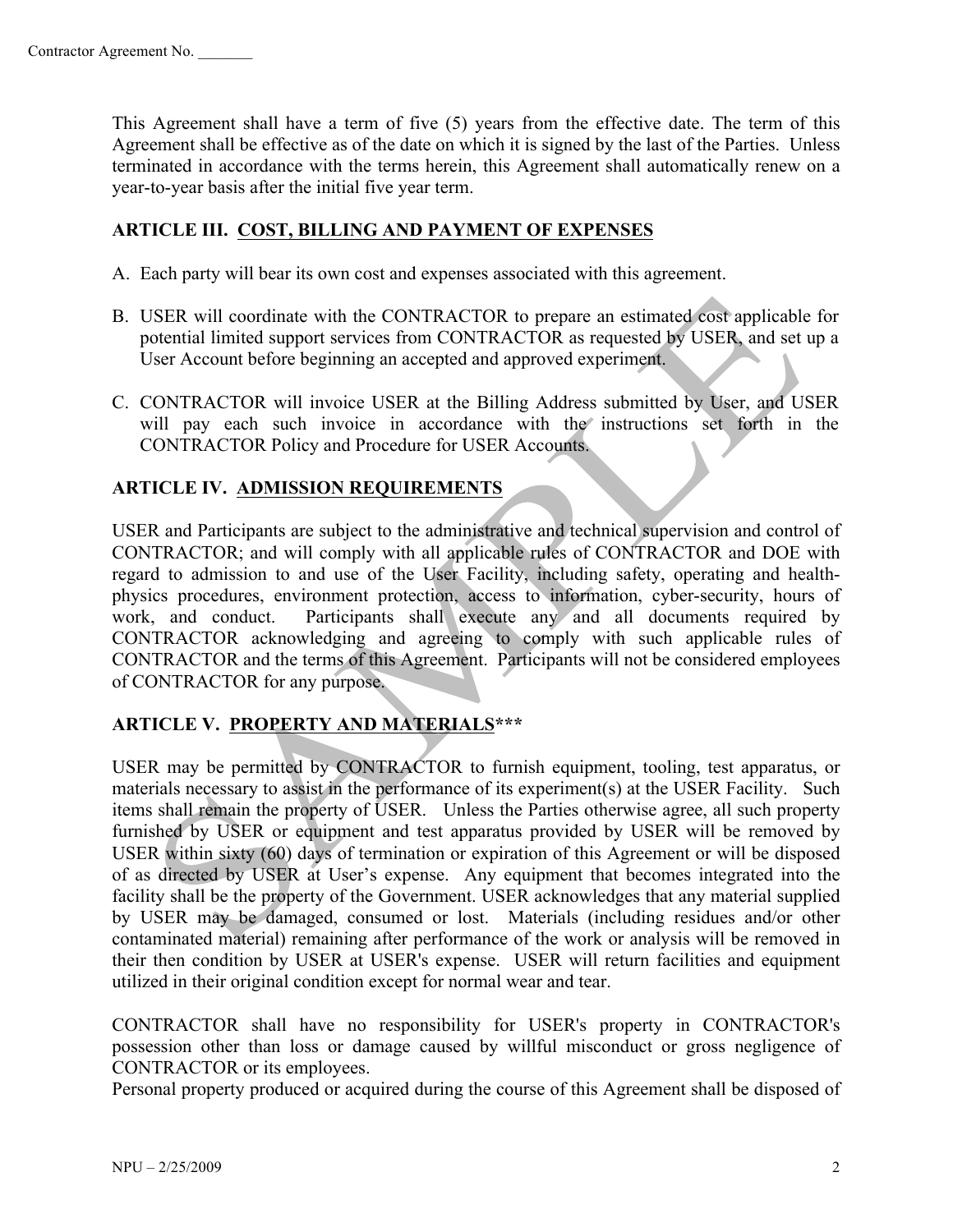as directed by the owner at the owner's expense.

# **ARTICLE VI. SCHEDULING\*\*\***

USER understands that CONTRACTOR will have sole responsibility and discretion for allocating and scheduling usage of the User Facilities and equipment needed for or involved under this Agreement.

# **ARTICLE VII. INDEMNITY AND LIABILITY\*\*\***

- **A. Personnel Relationships -** USER shall be responsible for the acts or omissions of Participants.
- **B. Product Liability** To the extent permitted by US and US State law, if USER utilizes the work derived from this Agreement in the making, using, or selling of a product, process or service, then USER hereby agrees to hold harmless and indemnify CONTRACTOR and the United States Government, their officers, agents and employees from any and all liability, claims, damages, costs and expenses, including attorney fees, for injury to or death of persons, or damage to or destruction of property, as a result of or arising out of such utilization of the work by or on behalf of USER, its assignees or licensees.
- **C. General Indemnity**  To the extent permitted by US and US State law, USER hereby agrees to indemnify and hold harmless CONTRACTOR and the United States Government, their officers, agents and employees from any and all liability, claims, damages, costs and expenses, including attorney fees, for injury to or death of persons, or damage to or destruction of property, to the extent such liability, claims, or damages is caused by or contributed to the negligence or intentional misconduct of USER or its employees or representatives during the performance of the work under this Agreement.
- **D. Patent and Copyright Indemnity—Limited -** To the extent permitted by US and US State law, USER shall fully indemnify the Government and CONTRACTOR and their officers, agents, and employees for infringement of any United States patent or copyright arising out of any acts required or directed or performed by USER under the Agreement to the extent such acts are not normally performed at the facility.
- **E.** The liability and indemnity provisions in paragraphs B, C and D above shall not apply unless USER shall have been informed as soon as practicable by CONTRACTOR or the Government of the suit or action alleging such infringement, and such indemnity shall not apply to a claimed infringement that is settled without the consent of USER unless required by a court of competent jurisdiction.
- **F. General Disclaimer**

THE GOVERNMENT AND CONTRACTOR MAKE NO EXPRESS OR IMPLIED WARRANTY AS TO THE CONDITIONS OF THE USER FACILITY FURNISHED HEREUNDER. IN ADDITION, THE GOVERNMENT, CONTRACTOR AND USER MAKE NO EXPRESS OR IMPLIED WARRANTY AS TO THE RESEARCH OR ANY INTELLECTUAL PROPERTY, GENERATED INFORMATION, OR PRODUCT MADE OR DEVELOPED UNDER THIS AGREEMENT, OR THE OWNERSHIP, MERCHANTABILITY, OR FITNESS FOR A PARTICULAR PURPOSE OF THE RESEARCH OR RESULTING PRODUCT; THAT THE GOODS, SERVICES, MATERIALS, PRODUCTS, PROCESSES, INFORMATION, OR DATA TO BE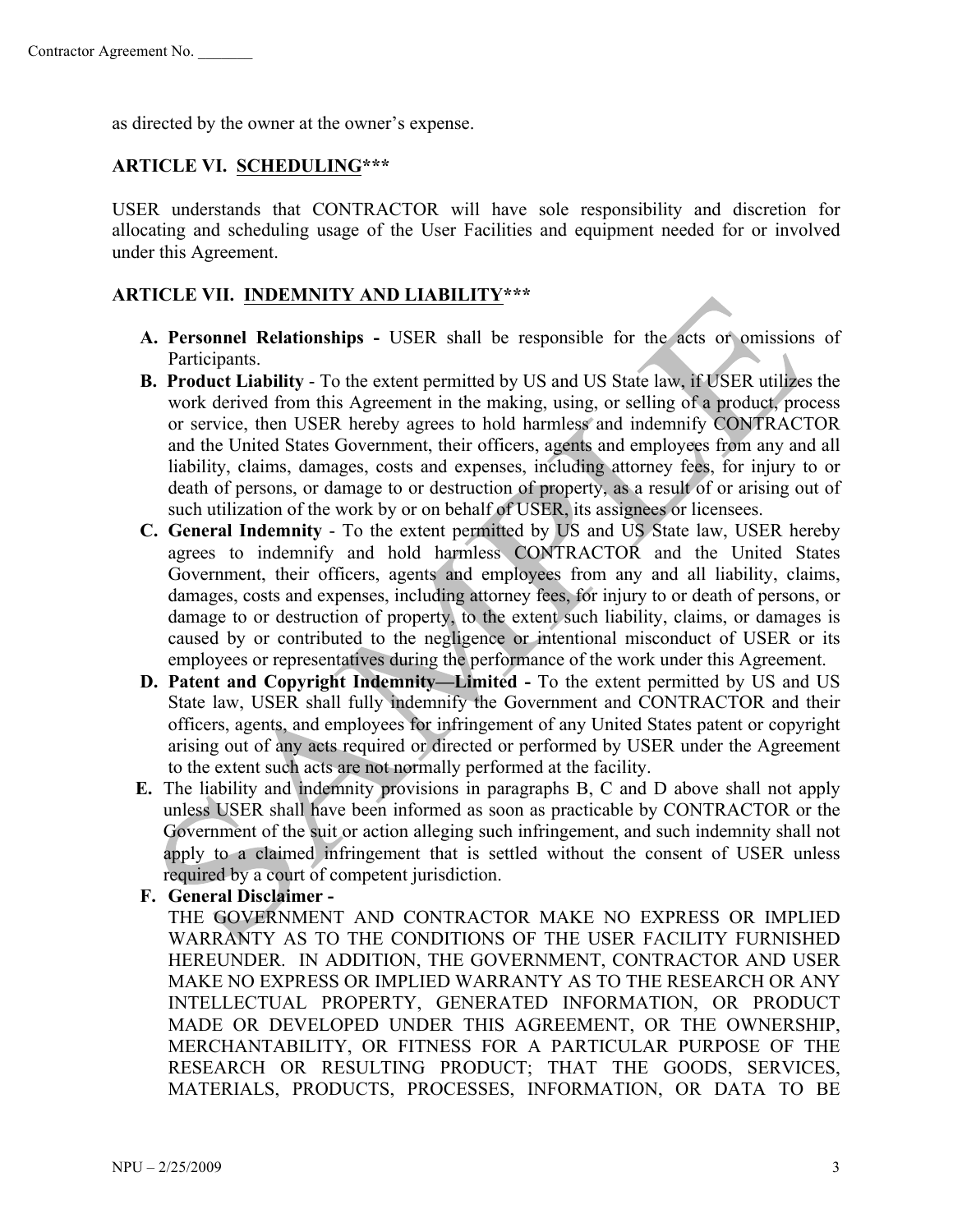FURNISHED HEREUNDER WILL ACCOMPLISH INTENDED RESULTS OR ARE SAFE FOR ANY PURPOSE INCLUDING THE INTENDED PURPOSE; OR THAT ANY OF THE ABOVE WILL NOT INTERFERE WITH PRIVATELY OWNED RIGHTS OF OTHERS. THE GOVERNMENT, CONTRACTOR AND/OR USER SHALL NOT BE LIABLE FOR SPECIAL, CONSEQUENTIAL, OR INCIDENTAL DAMAGES ATTRIBUTED TO USE OF SUCH FACILITIES, RESEARCH OR RESULTING PRODUCT, INTELLECTUAL PROPERTY, GENERATED INFORMATION, OR PRODUCT MADE OR DELIVERED UNDER THIS AGREEMENT.

*The following provisions apply to Articles VIII (Patent Rights) and IX (Rights in Technical Data) and are applicable to any privately funded work. If research subject to this Agreement is performed by the USER under a federal agency grant, cooperative agreement, or contract, then, to the extent that the Intellectual Property Provisions in the USER's grant, cooperative agreement, or contract with a federal agency are inconsistent with the terms and conditions contained in these Articles, the terms and conditions of the grant, cooperative agreement, or contract shall apply to the work performed by the USER under this Agreement. If USER is a U.S. Government Agency, rights in and to patents and copyrights of USER shall be governed by the policies and regulations pertaining to USER and its employees.*

## **ARTICLE VIII. PATENT RIGHTS\*\*\***

#### **A. Definitions**

- **1.** "Subject Invention" means any invention or discovery conceived or first actually reduced to practice in the course of or under this Agreement.
- **2.** "USER Invention" means any Subject Invention of USER.
- **3.** "CONTRACTOR Invention" means any Subject Invention of CONTRACTOR.
- **4.** "Patent Counsel" means the DOE Counsel for Intellectual Property assisting the DOE Contracting activity.

#### **B. Subject Inventions**

CONTRACTOR and USER agree to disclose their Subject Inventions, which includes any inventions of their Participants, to each other, concurrent with reporting such Subject Inventions to DOE.

#### **C. CONTRACTOR's Rights**

Except as provided below in the case of joint inventions, CONTRACTOR Inventions will be governed by the provisions of CONTRACTOR'S Prime Contract for operation of the User Facility.

#### **D. USER's Rights**

Subject to the provisions herein, USER may elect title to any USER Invention and in any resulting patent secured by USER within one year of reporting the subject invention to DOE. The USER shall file a US patent application within a reasonable period of time. Where appropriate, the filing of patent applications by USER is subject to DOE security regulations and requirements.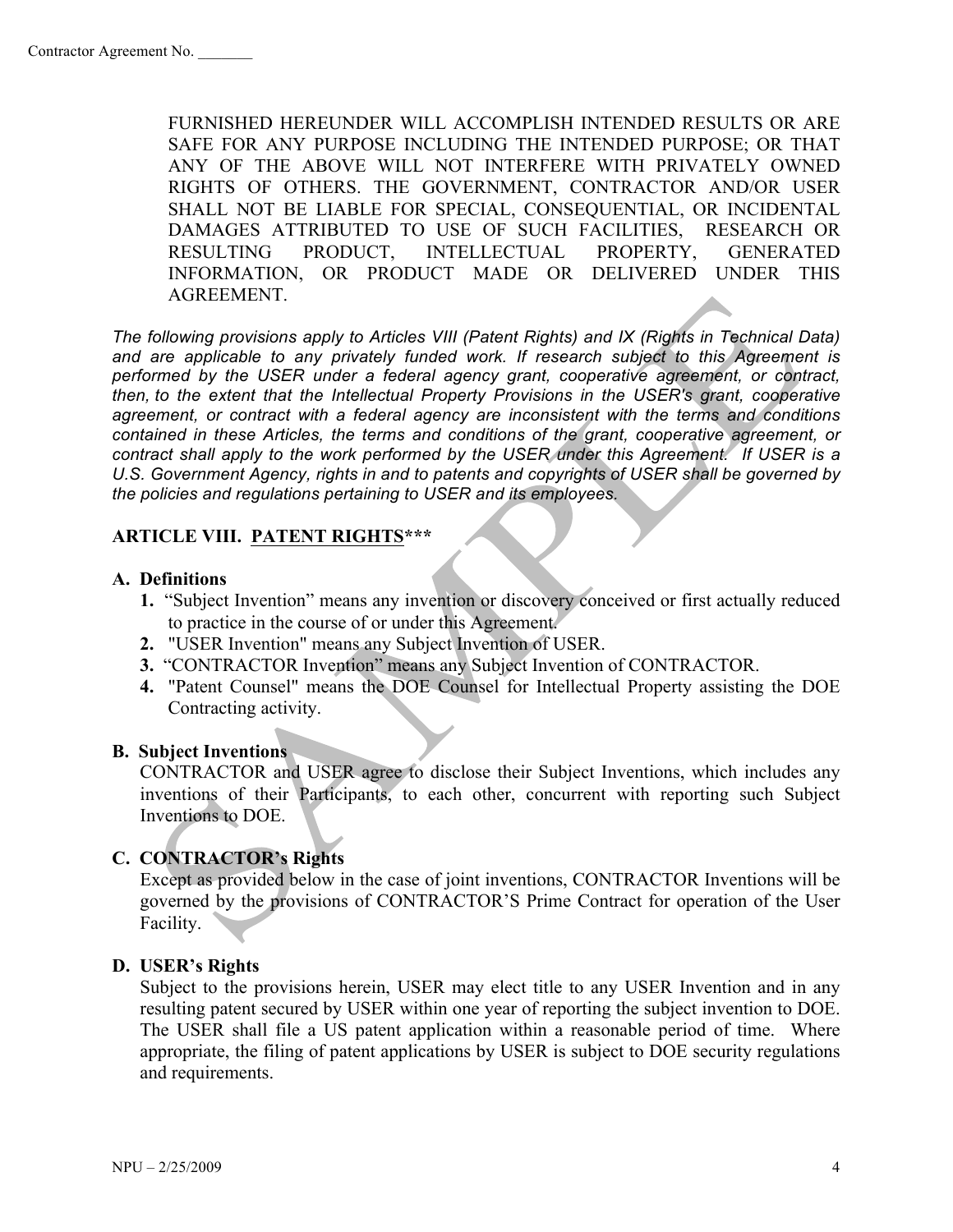# **E. Joint Inventions**

For Subject Inventions conceived or first actually reduced to practice under this Agreement that are joint Subject Inventions made by CONTRACTOR and USER, each Party shall have the option to elect and retain title to its undivided rights in such joint Subject Inventions.

# **F. Rights of Government**

- **1.** USER agrees to timely assign to the Government, if requested, the entire right, title, and interest in any country to each USER Invention where USER:
	- **a.** Does not elect to retain such rights; or
	- **b.** Fails to timely have a patent application filed in that country on the USER Invention or decides not to continue prosecution or not to pay the maintenance fees covering the Invention; or
	- **c.** At any time, no longer desires to retain title.
	- **2.** USER shall provide the Government a copy of any application filed by USER promptly after such application is filed, including its serial number and filing date.
	- **3.** USER hereby grants to the Government a nonexclusive, nontransferable, irrevocable, paid-up license to practice or have practiced for or on behalf of the United States the USER Invention made under said project throughout the world.
	- **4.** USER acknowledges that the DOE has certain March-in Rights to any USER Inventions elected by the USER in accordance with 48 C.F.R. 27.304-1(g) and that the USER is subject to the requirements with respect to preference for U.S. industry pursuant to 35 U.S.C. § 204 to any USER Inventions elected by the USER.
	- **5.** The USER agrees to include, within the specification of any U.S. patent applications and any patent issuing thereon covering a USER Invention, the following statement: "The Government has rights in this invention pursuant to a USER Agreement between \_\_\_\_\_\_\_\_\_\_\_\_\_\_\_\_\_\_\_\_\_(USER NAME), and UChicago Argonne, LLC, which manages and operates Argonne National Laboratory for the US Department of Energy under Prime

Contract No. DE-AC02-06CH11357."

- **6.** USER agrees to submit on request periodic reports to DOE no more frequently than annually on the utilization of USER Inventions or on efforts to obtain such utilization that are being made by USER or its licensees or assignees.
- **7.** Facilities License: USER agrees to and does hereby grant to the Government a nonexclusive, irrevocable, paid-up license in and to any inventions or discoveries, regardless of when conceived or actually reduced to practice or acquired by USER, which are incorporated in the User Facility as a result of this Agreement to such an extent that the facility is not restored to the condition existing prior to the Agreement (1) to practice or to have practiced by or for the Government at the facility, and (2) to transfer such licenses with the transfer of that facility. The acceptance or exercise by the Government of the aforesaid rights and license shall not prevent the Government at any time from contesting the enforceability, validity or scope of, or title to, any rights or patents herein **licensed**

# **G. Invention Report and Election**

USER shall furnish the Patent Counsel a written report concerning each USER Invention within six months after conception or first actual reduction to practice, whichever occurs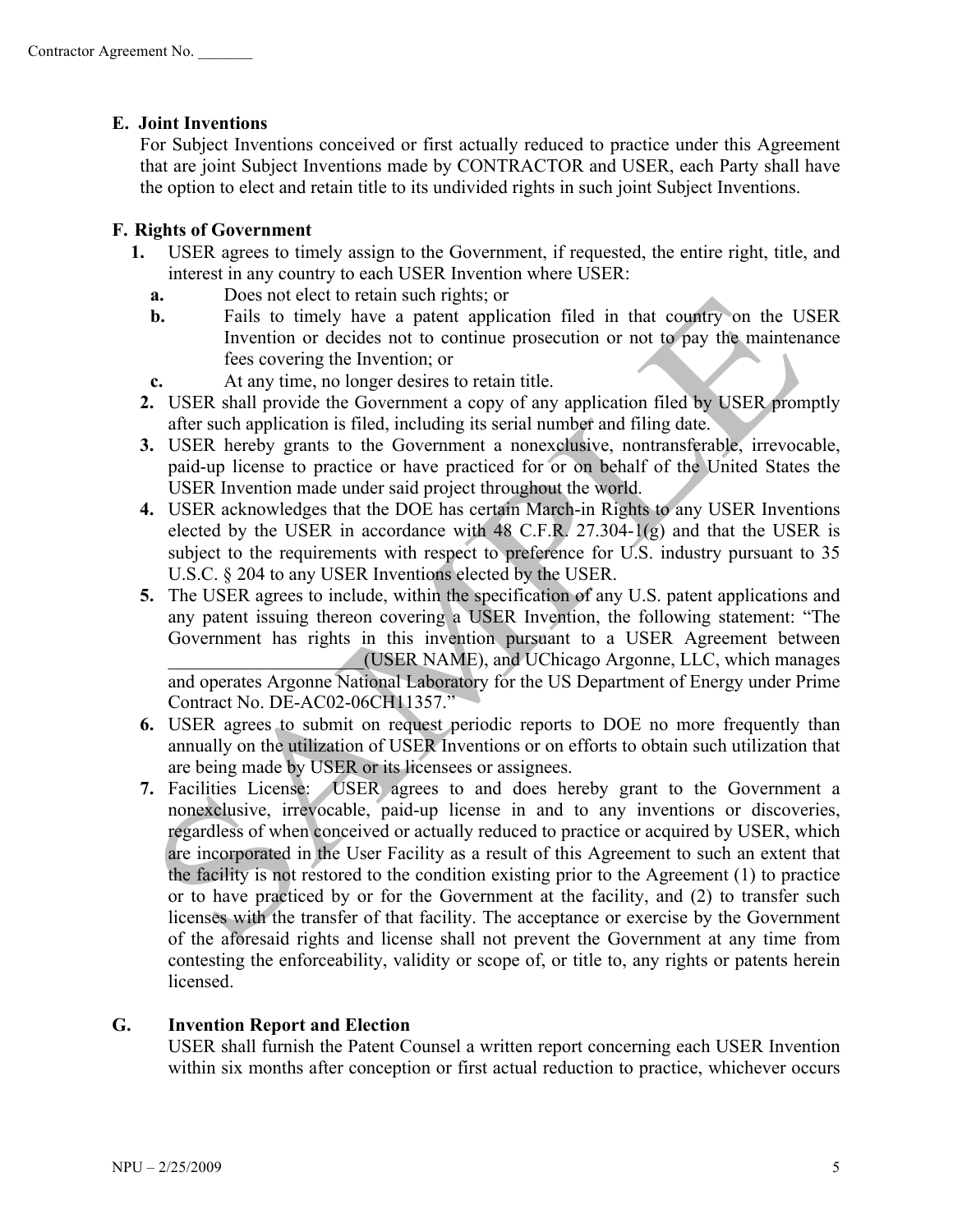first. If USER wishes to elect title to the Invention, a notice of election should be submitted with the report or within one year of such date of reporting.

## **ARTICLE IX. RIGHTS IN TECHNICAL DATA\*\*\***

## **A. Definitions:**

- **1.** "Technical Data" means recorded information regardless of form or characteristic, of a scientific or technical nature. Technical Data as used herein does not include financial reports, costs analyses, and other information incidental to Agreement administration.
- **2.** "Unlimited Rights" means right to use, duplicate, or disclose Technical Data, in whole or in part, in any manner and for any purpose whatsoever, and to permit others to do so.

#### **B. Allocation of Rights**

- **1.** The Government shall have Unlimited Rights in Technical Data first produced or specifically used in the performance of this Agreement except as otherwise provided in this Agreement.
- **2.** USER shall have the right to use for its private purposes, subject to patent, security or other provisions of this Agreement, Technical Data it first produces in the performance of this Agreement provided the data delivery requirements of this Agreement have been met as of the date of the private use of such data; and Technical Data first produced by CONTRACTOR, if any, under this Agreement. USER agrees that to the extent it receives or is given access to technical, business or financial data in the form of recorded information from DOE or a DOE contractor or subcontractor, USER shall treat such data in accordance with any restrictive legend contained thereon, unless use is specifically authorized by prior written approval of the DOE Contracting Officer.

#### **C. Deliverables**

- **1.** USER agrees to furnish to DOE or CONTRACTOR those data, if any, which are (a) specified to be delivered in the accepted and approved experiment, (b) essential to the performance of work by CONTRACTOR personnel or (c) necessary for the health and safety of such personnel in the performance of the work. Any data furnished to DOE or CONTRACTOR shall be deemed to have been delivered with unlimited rights.
- **2.** Upon completion or termination of the project, USER agrees to deliver to DOE and CONTRACTOR a nonproprietary report describing the work performed under this Agreement.

#### **D. Legal Notice**

The following legal notice shall be affixed to each report or publication resulting from this Agreement which may be distributed by USER:

#### DISCLAIMER NOTICE

This document was prepared by as a result of the use of facilities of the U.S. Department of Energy (DOE), which are managed by UChicago Argonne, LLC, acting under Contract No DE-AC02-06CH11357. Neither UChicago Argonne, DOE, the U.S. Government, nor any person acting on their behalf: (a) make any warranty or representation, express or implied, with respect to the information contained in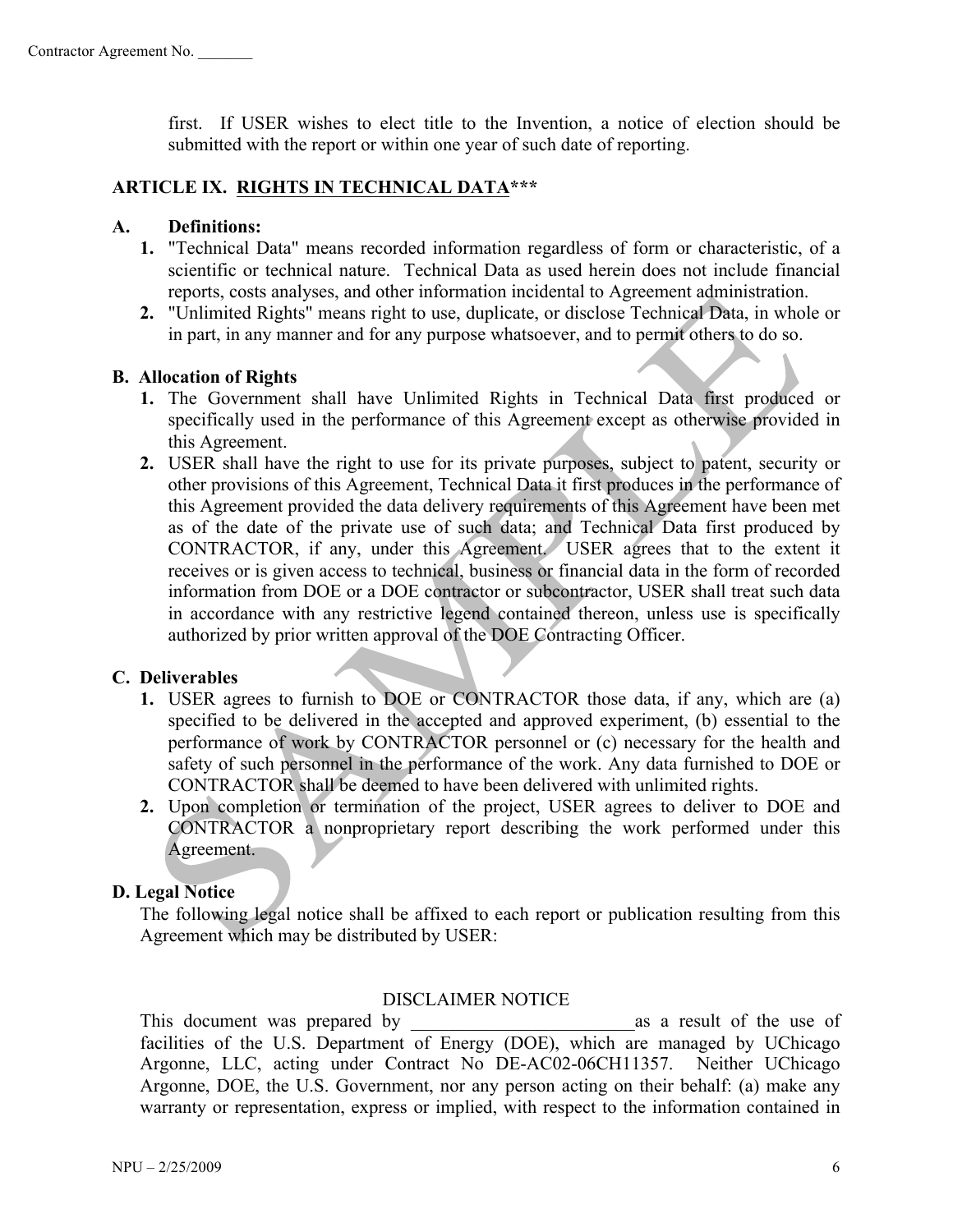this document; or (b) assume any liabilities with respect to the use of, or damages resulting from the use of any information contained in the document.

# **E. Copyrighted Material**

**1.** USER agrees to, and does hereby grant to the Government, and to its officers, agents, servants and employees acting within the scope of their duties:

**a.** A royalty-free, nonexclusive, irrevocable license to reproduce, translate, publish, use, and dispose of and to authorize others so to do, all copyrightable material first produced or composed in the performance of this Agreement by USER, its employees or any individual or concern specifically employed or assigned to originate and prepare such material; and

**b.** A license as aforesaid under any and all copyrighted or copyrightable works not first produced or composed by USER in the performance of this Agreement but which are incorporated in the material furnished or delivered under the Agreement, provided that such license shall be only to the extent USER now has, or prior to completion or final settlement of the Agreement may acquire, the right to grant such license without becoming liable to pay compensation to others solely because of such grant.

**2.** USER agrees that it will not knowingly include any copyrightable material furnished or delivered under this Agreement without a license as provided for in subparagraph 1(b) hereof, or without the consent of the copyright owner, unless it obtains specific written approval of the DOE Contracting Officer for the inclusion of such copyrighted materials.

#### **F. Disclosure of Proprietary Data**

The USER shall not bring proprietary data into the USER facility except at USER's own risk. Any such data, regardless how it is marked, shall be deemed Technical Data and shall be treated according to this article of this Agreement.

# **ARTICLE X. LABORATORY SITE ACCESS, SAFETY AND HEALTH**\*\*\*

As a precondition to using CONTRACTOR facilities, Participants must complete all CONTRACTOR Site Access documents and requirements. USER and participant shall take all reasonable precautions in activities carried out under this Agreement to protect the safety and health of others and to protect the environment. Participants must comply with all applicable safety, health, access to information, security and environmental regulations and the requirements of the Department and CONTRACTOR, including the specific requirements of the User Facility covered by this Agreement. In the event that USER or Participant fails to comply with said regulations and requirements, CONTRACTOR may, without prejudice to any other legal or contractual rights, issue an order stopping all or any part of USER's activities at the User Facility.

#### **ARTICLE XI. PERSONNEL RELATIONSHIPS**\*\*\*

Participants will remain employees or representatives of the USER at all times during their participation in the work under this Agreement, and shall not be considered employees of CONTRACTOR or DOE for any purpose. Participants shall be subject to the administrative and technical supervision and control of CONTRACTOR during and in connection with the Participant's activities under this Agreement.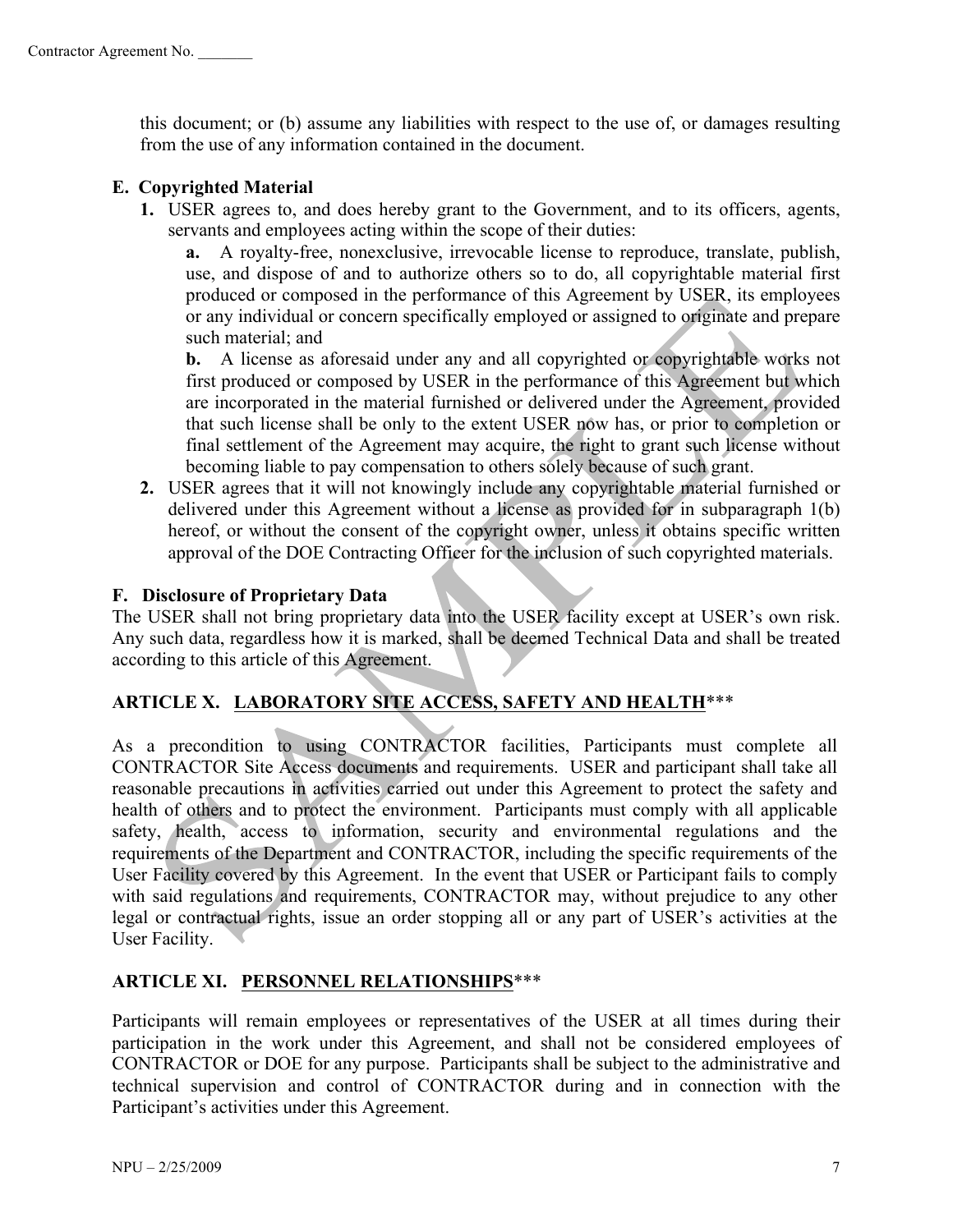## **ARTICLE XII. EXPORT CONTROLS**\*\*\*

USER acknowledges that the export of goods or Technical Data may require some form of export control license from the U.S. Government and that failure to obtain such export control license may result in criminal liability under the laws of the United States.

#### **ARTICLE XIII. PUBLICATIONS**\*\*\*

- **A.** For collaborative work, USER and CONTRACTOR will coordinate review of publication in accordance with the standard scientific publication review procedures.
- **B.** USER will not use the name of CONTRACTOR or the United States Government or their employees in any promotional activity, such as advertisements, with reference to any product or service resulting from this Agreement, without prior written approval of the Government and CONTRACTOR.

#### **ARTICLE XIV. DISPUTES** \*\*\*

The parties will attempt to jointly resolve all disputes arising under this agreement. If the parties are unable to jointly resolve a dispute within a reasonable period of time, either party may contact the laboratory's Technology Transfer Ombudsman (TTO) to provide assistance. The TTO may work directly to resolve the dispute or, upon mutual agreement of the parties, contact a third party neutral mediator to assist the parties in coming to a resolution. The costs of the mediator's services will be shared equally by the parties. In the event that an agreement is not reached with the aid of the ombudsman or mediator, the parties may agree to have the dispute addressed by neutral evaluation. The decision rendered by the neutral evaluator shall be nonbinding on the parties, and any costs incurred there from shall be divided equally between the parties. Upon mutual agreement, the parties may request a final decision by the DOE Contracting Officer. Absent resolution, either party may seek relief in a court of competent jurisdiction.

# **ARTICLE XV. CONFLICT OF TERMS\*\*\***

This Agreement constitutes the primary document which governs the work described in the